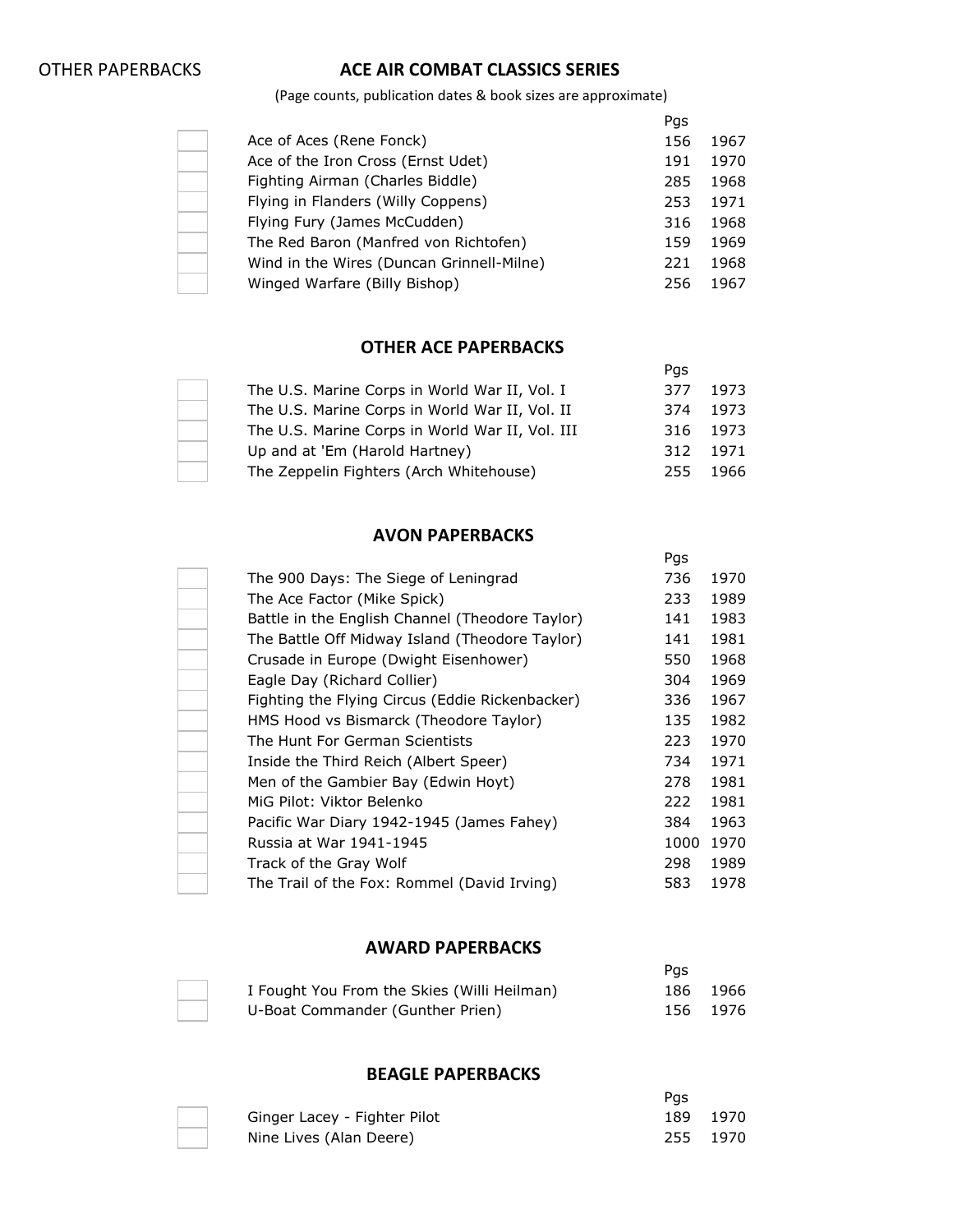## **BERKLEY PAPERBACKS**

|                                                    | Pgs |      |
|----------------------------------------------------|-----|------|
| Aces (Bill Yenne)                                  | 379 | 2000 |
| <b>Bullseye One</b>                                | 227 | 1988 |
| Flying Tiger: Chennault of China (Robert Scott)    | 220 | 1960 |
| Infamy (John Toland)                               | 397 | 1983 |
| King of the Killing Zone: M1 Abrams                | 288 | 1990 |
| One Day in a Long War (Jeff Ethell & Alfred Price) | 224 | 1991 |
| Patton: The Man Behind the Legend (M. Blumenson)   | 320 | 1987 |
| Phantom Over Vietnam (John Trotti)                 | 234 | 1985 |
| Secret Weapons of the Cold War (Bill Yenne)        | 336 | 2005 |
| Secret Weapons of World War II (Bill Yenne)        | 304 | 2003 |
| Supercarrier (George Wilson)                       | 296 | 1988 |
| Superfortress (Curtis LeMay)                       | 222 | 1989 |
| Unfriendly Skies                                   | 236 | 1989 |

### **CURTIS PAPERBACKS**

|                                            | Pgs |      |
|--------------------------------------------|-----|------|
| Anzio: The Gamble That Failed              |     | 1963 |
| Bataan: The March of Death                 | 224 | 1962 |
| D-Day Beaches Revisited                    | 218 | 1965 |
| The Early Birds (Arch Whitehouse)          | 285 | 1965 |
| Heroes of the Sunlit Sky (Arch Whitehouse) | 384 | 1967 |
| Legion of the Lafayette (Arch Whitehouse)  | 319 | 1962 |
| Squadrons of the Sea (Arch Whitehouse)     |     | 1962 |
| Tank (Arch Whitehouse)                     |     | 1960 |
| Wellington in the Peninsula 1808-1814      |     | 1962 |
| The Years of the Sky Kings                 | 319 | 1964 |

## **HARPER PAPERBACKS**

|                                                 | Pas |          |
|-------------------------------------------------|-----|----------|
| Blind Man's Bluff: American Submarine Espionage |     | 515 1999 |
| Hot Shots: America's First Jet Aces             |     | 256 2002 |

## **MISCELLANEOUS PAPERBACKS**

|               |                                              | Pas |      |
|---------------|----------------------------------------------|-----|------|
| PAPERBACK LIB | Rendezvous at Midway                         | 189 | 1968 |
| PAPERJACKS    | Terror in the Starboard Seat (Dave McIntosh) | 184 | 1981 |
| SIGNET        | Masquerade: Camouflage Deceptions of W.W.II  | 227 | 1980 |

## **PINNACLE PAPERBACKS**

|                                        | Pas |      |
|----------------------------------------|-----|------|
| Big Week                               | 218 | 1974 |
| Safety Last (Brian Power-Waters)       | 318 | 1975 |
| The Tigers Are Burning (Martin Caidin) | 267 | 1975 |
| The X-Craft Raid                       | 188 | 1972 |